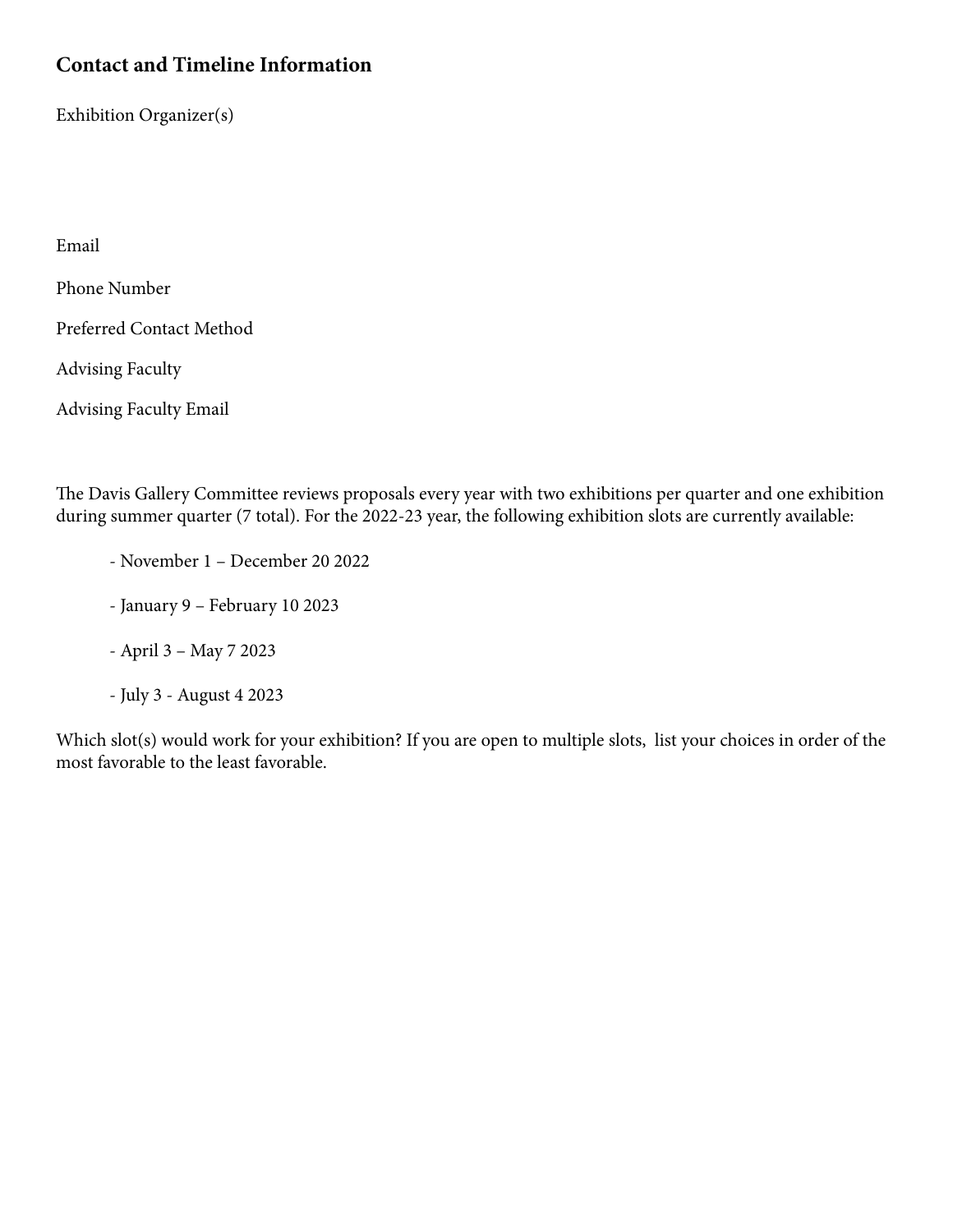What is the title and/or scope of your proposed exhibition? Please be as specific as possible in this statement of your curatorial vision – what is the conceptual, experimental, aesthetic, and/or narrative etc. goals of your proposal.

The Davis Gallery was created to support interdisciplinary exhibitions and programming. Please also describe how your proposal addresses at least one of the following areas. Proposals that engage with multiple values are encouraged as well.

- student-driven (i.e. student work and/or student-organized)
- community collaboration (i.e. social issues, art and \_\_\_, cross-departmental partnerships)
- intergenerational (participation with or of a diverse set of age groups)
- relevant to the greater DU community on and off campus (student, faculty, staff, alumni)

This statement should be 500-700 words. If you need more room, feel free to attach a separate document and indicate so below.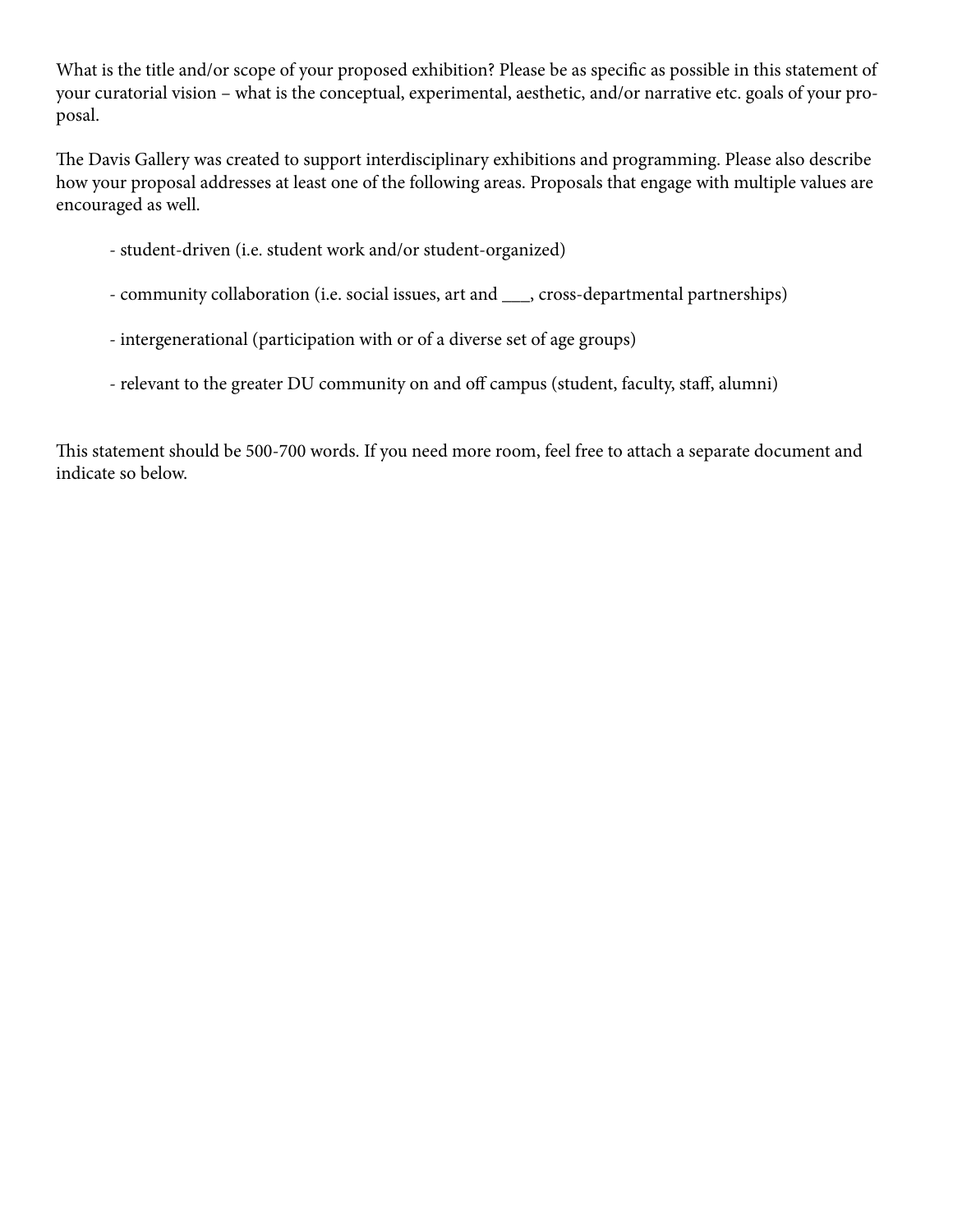Is this exhibition affiliated with any university department, coursework, or campus organization? If so, please indicate which. If you are not affiliated with any, simply write "not affiliated."

Have you ever organized, or assisted with organizing , an exhibition before? If so, please explain your experiences below.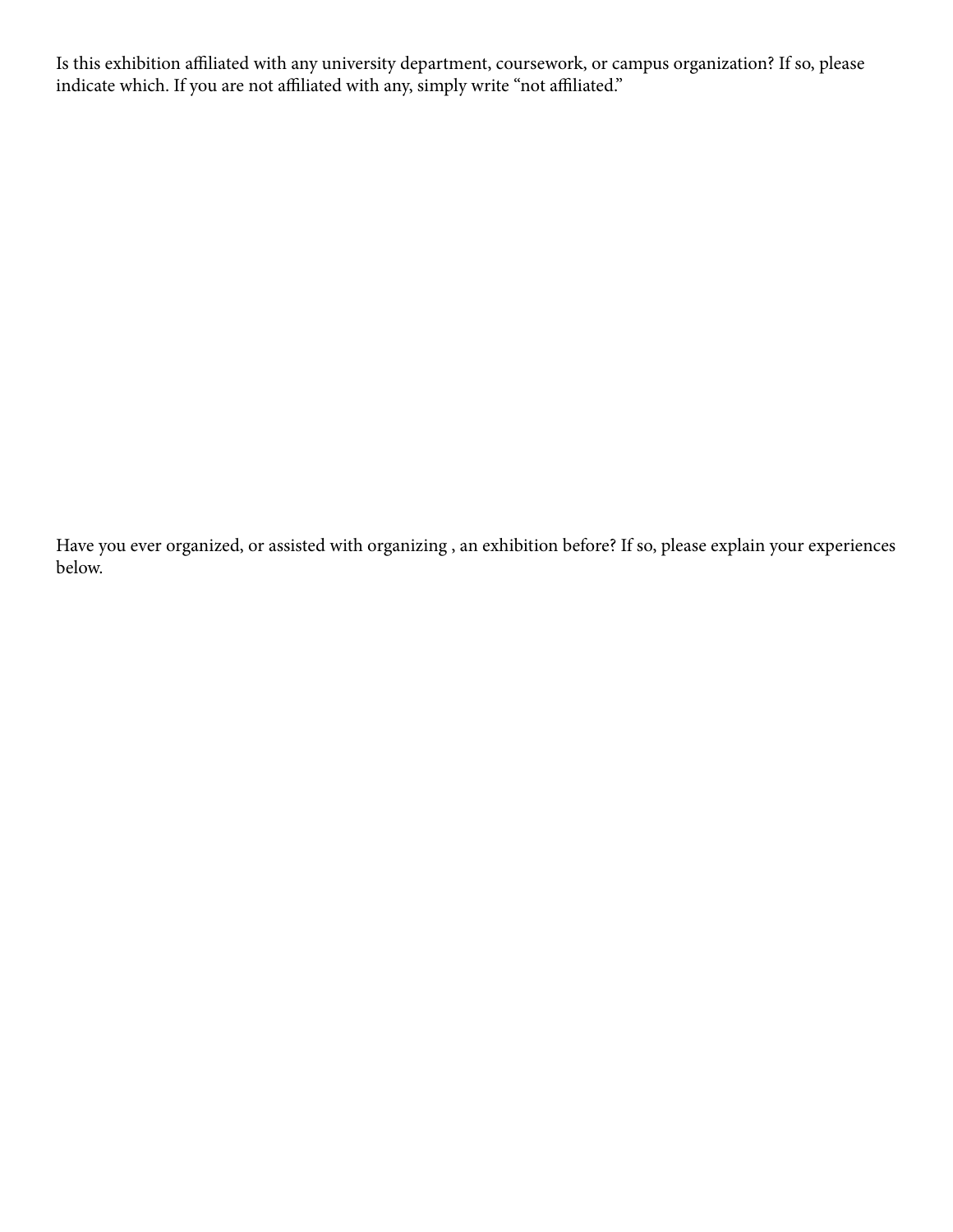Do you have specific artists or artworks in mind you would like to display if you have not stated them already? If so, please indicate these selections below. If you do not know specifics yet, please indicate when you will know.